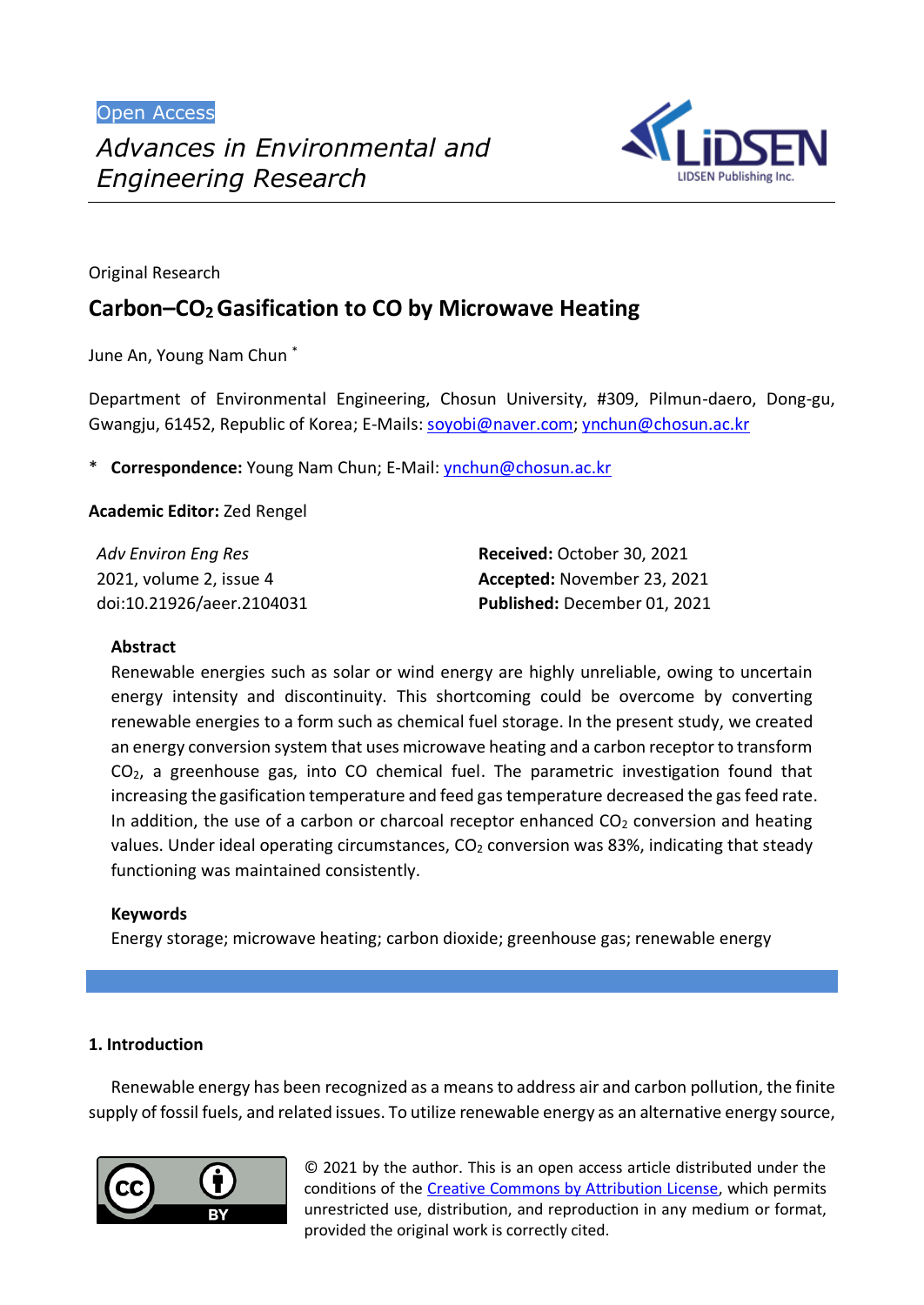we must first address the most serious challenge associated with renewable energy: intermittent energy output [1, 2]. Wind and solar power, two of the most common renewable energy sources, provide electricity in a discontinuous manner, depending on the time of the day and topographical conditions. Thus, manufacturing industries confront a major supply problem: supply does not always correspond with the peak demand periods. Therefore, renewable energy is currently employed as a backup energy source for fossil energy. Currently, interest in chemical energy conversion and storage technology as a solution to the aforementioned challenge is growing [3-7].

The gasification of carbon compounds has emerged as a promising solution to the abovementioned chemical energy storage issues. This approach allows carbon- $CO<sub>2</sub>$  gasification to utilize fixed carbon energy, allowing the recovery of energy lost during burning of the gas previously created by the gasification [8]. The carbon cycle for this advancement may be obtained by continually burning gasification products.

Because the Boudouard reaction—conversion of carbon and carbon dioxide ( $CO<sub>2</sub>$ ) to carbon monoxide (CO)—is highly efficient, a microwave heating approach for  $CO<sub>2</sub>$  gasification is more successful in creating CO than a traditional heating method under the same circumstances [9]. Unlike the traditional heating approach, which involves all parts of the reactor cavity to the requisite temperature for  $CO<sub>2</sub>$  gasification, the microwave heating method involves simply heating a carbon microwave receptor directly owing to its heating properties. Consequently, the microwave heating approach enhances the reaction, particularly in the local hot area within the carbon particle volume [10].

Carbonaceous materials are typically good microwave absorbers and can be utilized for microwave gasification [11]. Furthermore, microwave heating is a superior approach for catalytic heterogeneous processes. This is because, during heterogeneous processes of  $NO<sub>x</sub>$  reduction [12],  $SO<sub>2</sub>$  reduction [13], and dry reforming of CH<sub>4</sub> [14-16], the conversion rate and selectivity can be enhanced. Microplasmas produced in the carbon absorber during microwave heating are attributable to the pseudo-catalytic effect [17].

As a carbonaceous material receptor, bio-charcoal hastwo good qualities [18]. First, bio-charcoal, a carbon receptor, has good polarization properties in the electromagnetic field, allowing rapid heating of the carbon receptor during microwave irradiation due to orientation and interfacial polarization. Second, the electromagnetic and thermal properties of bio-charcoal are nonlinear for temperature, resulting in the generation of a local hot spot known as microplasma, as well as small sparks and electric arcs. Although numerous studies have been performed on bio-charcoal, research on activated carbon as a microwave receptor for heating conversion is scarce [19-21].

Figure 1 depicts a carbon cycle with solar fuel production (CCSFP) that combines the carbon cycle with renewable energy storage to chemical energy for use as a solar fuel. The MW (or microwave) gas converter proposed in this work is the primary technology in this scenario, converting the carbons in the activated carbon and  $CO<sub>2</sub>$  to CO. The carbon material is heated by an MW gas converter powered by solar electricity.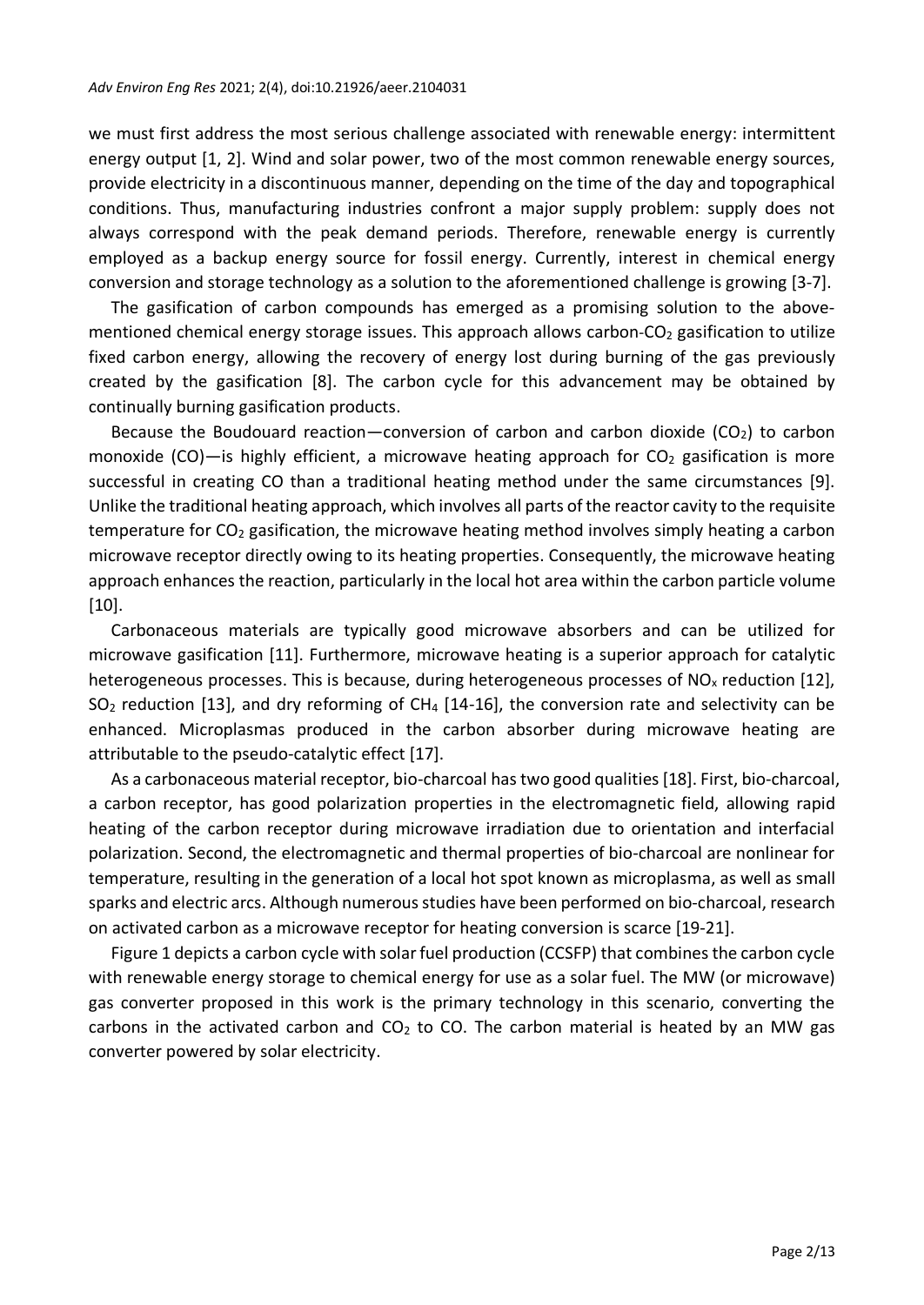

Figure 1 Carbon cycle with solar fuel production includes carbon-CO<sub>2</sub> gasification and CO combustion.

This study analyzes the progress of  $CO<sub>2</sub>$  gasification using microwave carbon receptors to study the conversion properties of  $CO<sub>2</sub>$  into chemical energy as a carbon capture utilization (CCU) technology. Furthermore, conversion characteristics of important influential parameters such as gasification temperature, feed gas temperature, gas feed rate, and carbon receptor were examined.

## **2. Methods and Apparatus for Experimentation**

Figure 2 shows the experimental setup for carbon- $CO<sub>2</sub>$  gasification by microwave heating, which included a microwave gas converter, a gas feed line, monitoring-control equipment, and a sampling/analysis line.



**Figure 2** Experimental setup for microwave gasification.

A carbon receptor reactor (CRR) made of a quartz tube (23 mm in inner diameter, 410 mm in length) was vertically mounted on a multimode-microwave cavity oven. The carbon receptor's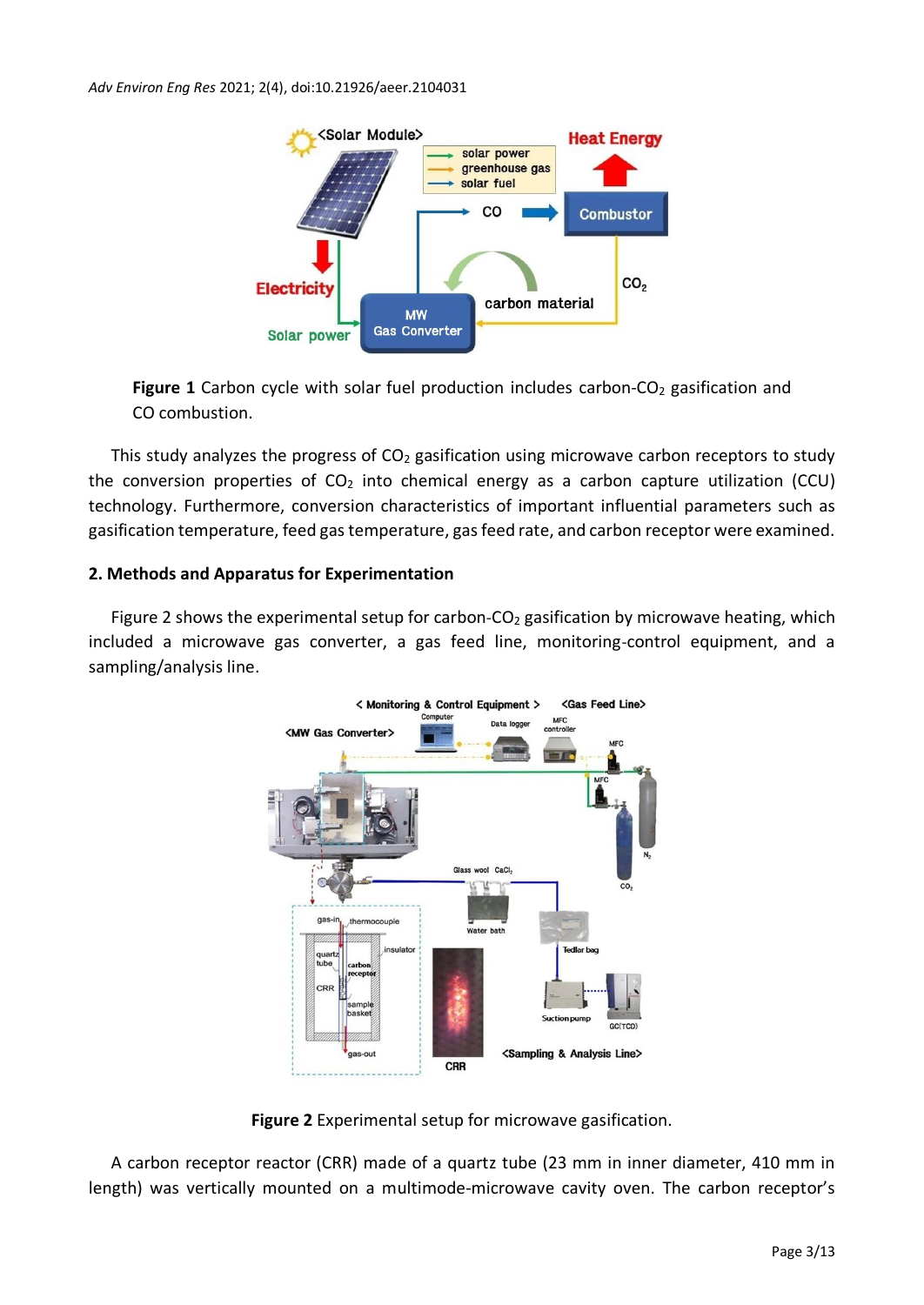sample basket (22.5 mm in outer diameter and 90 mm in length; 57 perforations of ø1.85 mm on the bottom disc) could be moved up and down individually inside the CCR, allowing the receptor sample to be introduced and discharged into the reactor. The controller attached to a thermocouple (k-type, 2 mm in diameter) in the microwave carbon receptor efficiently adjusted the temperature of CRR, which can be set up to 1000 °C. Data recorded were used to continuously monitor the temperature inside the carbon receptor (Model Hydra data logger 2625A, Fluke, USA). The CCR was connected with a gas supply pipe.

Gasification gas  $CO<sub>2</sub>$  and carrier gas  $N<sub>2</sub>$  were delivered to the CCR via a cylinder and MFC or mass flow controller (Bronkhorst, F201AC-FAC-22-V, The Netherlands) that controlled the flow rate of each gas. For continuously monitoring and manipulating the gas supply rate and sample temperature, a LabVIEW (Model LabVIEW 8.6, National Instrument, USA) was used. The samplinganalysis line consisted of impingers with a glass wool filter and calcium chloride for removing soot and moisture, as well as a gas chromatography-thermal conductivity detector (GC-TCD; CP-4900, Varian, The Netherlands) for analyzing the product gas created from gasification.

The carbon receptor with a diameter of 2- to 3 mm, such as activated carbon (or charcoal), was used. The sample basket, which was located in the center of the CRR, was filled with an 8 g sample. The gasification gas was fed at a rate of 40 mL/min (volumetric hourly space velocity [VHSV] was 0.3 L/g·h). The gas flow rate was varied to examine the residence time in the CRR. After linearly increasing from room temperature, the microwave power supply was set at 1 kW to allow the sample temperature to retain the predetermined temperature. During the sample of the product gas, it was captured in Tedlar bags from the experiment at a fixed time interval to evaluate the components of the gas. GC-TCD was used to evaluate the collected product gases. To validate the physical properties before and after conversion by carbon- $CO<sub>2</sub>$  gasification, Scanning Electron Microscope (SEM) (Model S-4800, Hitachi Co., Japan) investigation was performed.

The  $CO<sub>2</sub>$  conversion was computed using Equation (1).

$$
CO_2 \text{conversion } (\%) = \frac{^{(CO)}_{\text{out}}/2}{^{(CO)}_{\text{out}} + ^{(CO)}_{\text{out}}/2} \times 100 \tag{1}
$$

where  $(CO_2)_{\text{out}}$ , and  $(CO)_{\text{out}}$  are carbon dioxide and carbon monoxide concentrations (%) evaluated at the outlet, respectively.

Activated carbon and charcoal constituted the carbon receptor for  $CO<sub>2</sub>$  gasification. To describe the carbon receptor, proximate analysis (Thermolyne Co., type 48000 furnace/Hansung Co., HS2140 Electronic Balance) and elemental analysis (Thermo Finnigan Co., EA2000/EA1112) were performed. Table 1 shows the chemical properties of carbon compounds for microwave receptors.

|                            | Proximate analysis (wt%) |       |                 |                 | Ultimate analysis <sup>a,b</sup> (wt%) |      |      |   |      |
|----------------------------|--------------------------|-------|-----------------|-----------------|----------------------------------------|------|------|---|------|
|                            | м                        | $A^a$ | VM <sup>a</sup> | FC <sup>a</sup> | C                                      | н    | N    |   |      |
| <b>Activated</b><br>carbon | 5.46                     | 1.68  | 4.15            | 94.17           | 98.7                                   | 0.33 | 0    |   | 0.97 |
| <b>Charcoal</b>            | 10.5                     | 9.65  | 1.3             | 89.05           | 96.2                                   | 2.91 | 0.89 | 0 |      |

**Table 1** Chemical properties of carbon compounds for microwave receptors.

M: moisture, A: ash, VM: volatile matter, FC: fixed carbon. <sup>a</sup>Dry basis, <sup>b</sup>Ash-free basis.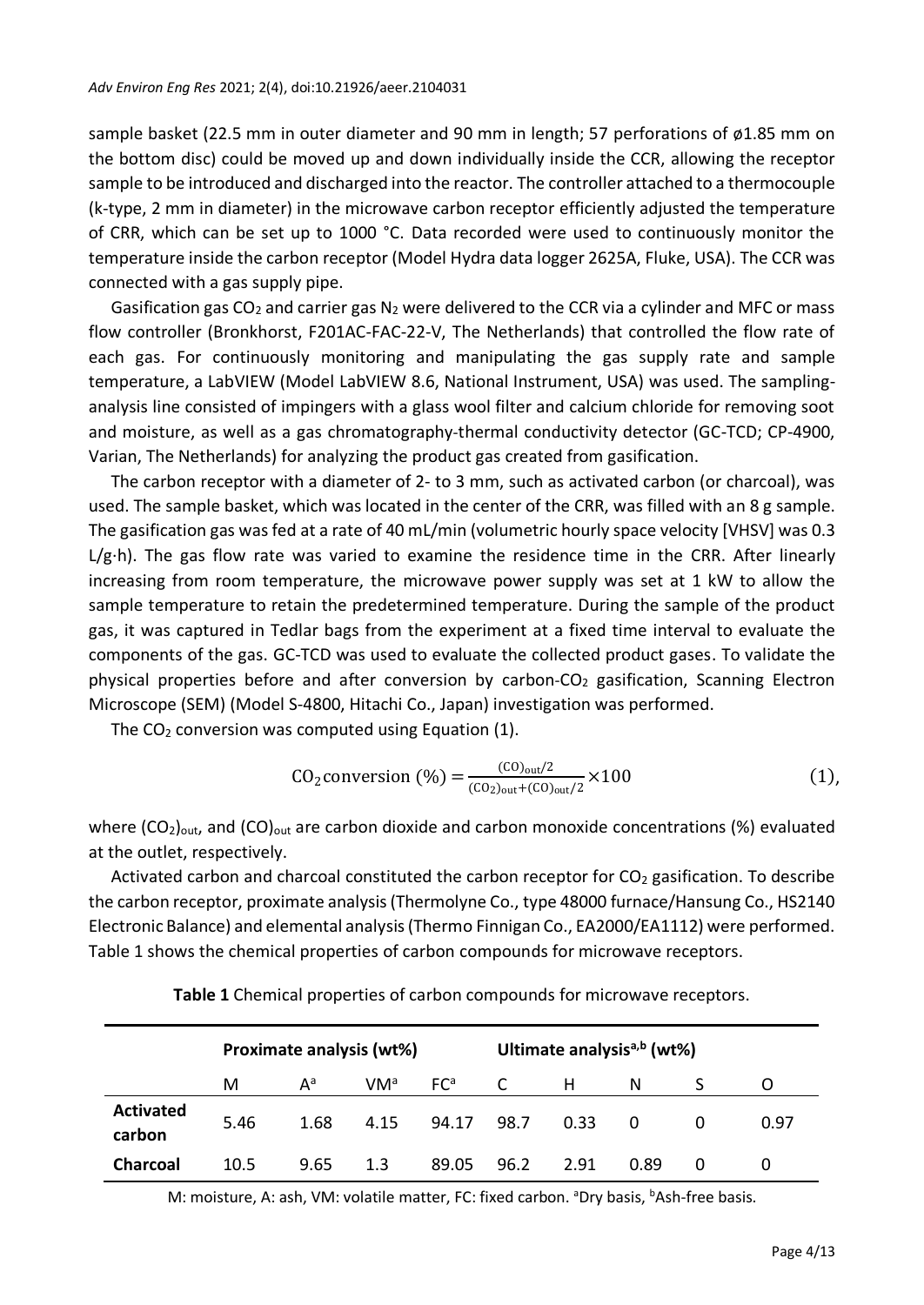An X-ray fluorescence (XRF) spectrometer (Shimadzu Co., ED-720) was used to detect K, Ca, and Fe to study the components involved in the catalytic activity of the carbide receptor during  $CO<sub>2</sub>$ gasification. Table 2 displays the results.

**Table 2** Carbon compounds with an inorganic composition for microwave receptor (wt%).

| <b>Composition</b>      |      | Сa   | Fe   | Cu   |      |      | Сo   |
|-------------------------|------|------|------|------|------|------|------|
| <b>Activated carbon</b> | 73.4 | 20.3 | 4.22 | በ.ዓ6 | 0.68 | J 44 |      |
| Charcoal                | 65.4 | 20.6 | 9.85 | 2.08 | 1.15 |      | 0.92 |

#### **3. Results and Discussion**

#### *3.1 Carbon-CO<sup>2</sup> Gasification Energy Storage*

To characterize  $CO<sub>2</sub>$  gasification of carbon receptors under microwave heating, experiments were conducted at a CRR temperature of 900 °C and VHSV of 0.3 L/g·h.

With the initiation of  $CO<sub>2</sub>$  gasification,  $CO<sub>2</sub>$  conversion sharply increased to a maximum of 83% and was maintained for up to 4 h (Figure 3). The increase in the conversion rate at an early stage of gasification could be ascribed to the reaction of fixed carbon (C<sub>char</sub>), a carbon receptor component, with  $CO<sub>2</sub>$  (gasification gas). This reaction leads to the formation of carbon monoxide (CO) during the Boudouard reaction (Equation (2)) by drastically increasing the temperature in the CRR as the microwave power started. This was further confirmed by a reduced concentration of  $CO<sub>2</sub>$  and increased concentration of CO during reforming. Although the rate of weight loss of carbide increased over time, the conversion rate was maintained at a constant level even 4 h later because of the sufficient fixed carbon ( $C_{char}$ ) in the carbide that was used for carbon-CO<sub>2</sub> gasification reaction (Equation (2)).



**Figure 3** Carbon-CO<sub>2</sub> gasification results according to the passage of gasification time (bar graph indicates the rate of weight reduction of carbon receptor for each time interval).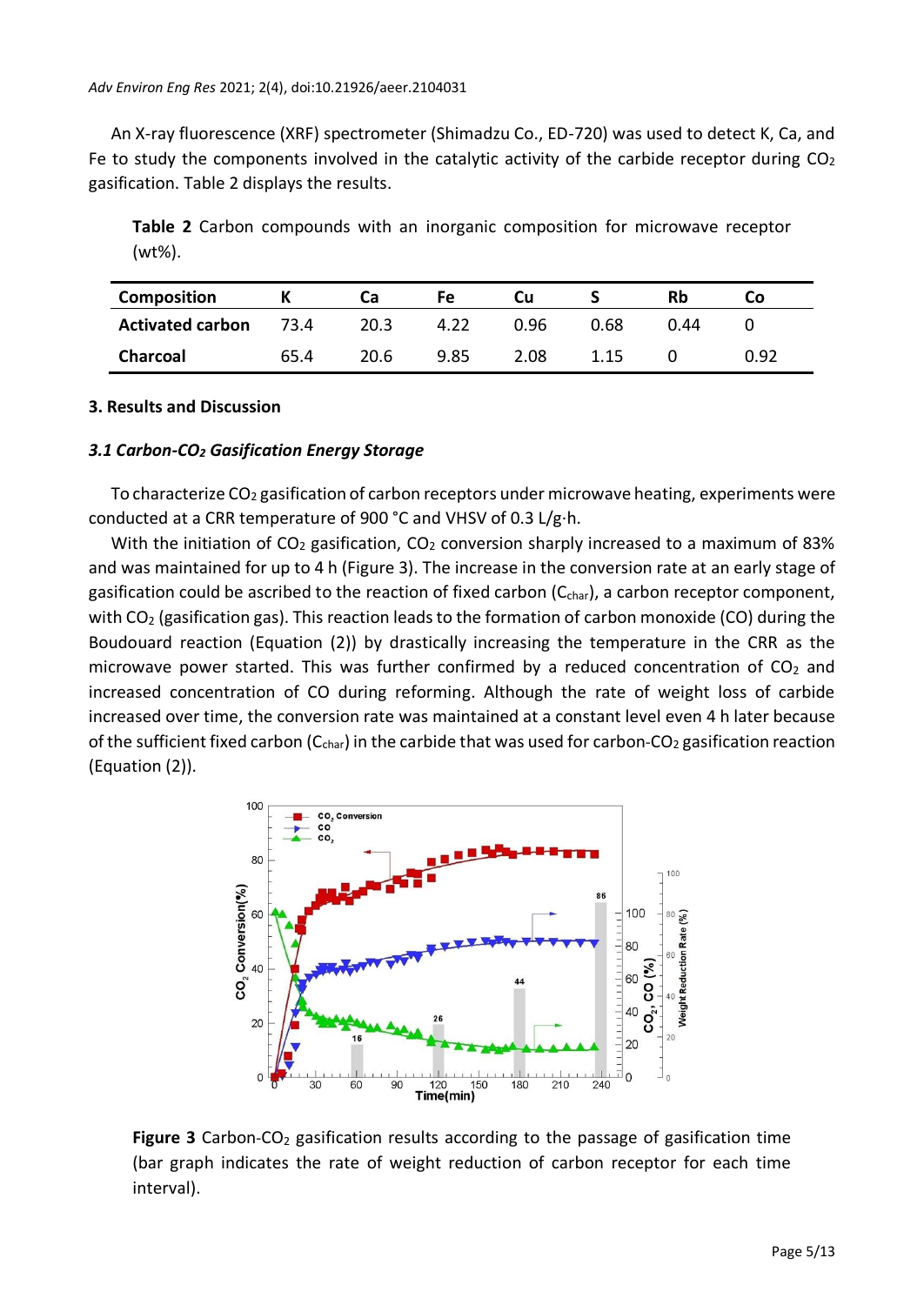$$
\text{Cchar} + \text{CO}_2 \leftrightarrow 2\text{CO} \qquad \triangle H_{298} = +172 \text{ kJ/mol} \tag{2}
$$

During microwave heating, microwave energy is transferred to the inside of the receptor, followed by the conversion of kinetic energy, generated due to the object's vibration, into heat energy. Microwave heating is different from the conventional heating process, in which an object is heated by the heat transferred from the outside of the receptor. Microplasma, generated inside the carbon receptor, a dielectric solid, allows the maintenance of high temperatures at a specific value rather than at the temperature value of the bed of the heat receptor. Consequently, a gasification reaction is a heterogeneous reaction occurring in the hot spot. Figure 2 shows the microplasma phenomenon in the CRR.

The activated carbon, a carbon receptor, primarily consists of alkaline metal (K) and alkaline earth metal (Ca) as major catalyst components (Table 2). In addition, it is cheap with excellent catalytic activity and is less vulnerable to sulfur poisoning as compared with conventional catalysts. Moreover, the carbonaceous material promotes  $CO<sub>2</sub>$  gasification, resulting in an increased  $CO<sub>2</sub>$ conversion rate [20].

The  $CO<sub>2</sub>$  gasification reaction increased the rate of weight loss over time, suggesting that the oxidation of the fixed carbon in the carbon receptor increased the quantity of ash. Thus, the carbon receptor is present in a state of oxidizing flame (CaO and  $K_2O$ ), continuously contributing to the catalytic reaction.

The activated carbon serves as a microwave carbon receptor before gasification (Figure 4a). Microwave-mediated irradiation and heating of this carbon receptor cause it to absorb the microwave energy. Further, it is subjected to volumetric heating to locally form microplasma, thereby generating local hot spots, causing surface deformation of the carbon receptor. The fixed carbon present on the surface of certain micropores are consumed during CO gasification, thus expanding the micropores and dissolving into ash (Figure 4(b)). This phenomenon continues over time, further expanding the micropores and dissolving into ashes on the surface of carbon receptors (Figure 4(c)).



**Figure 4** SEM images on activated carbon (a) before gasification, (b) 2 h after gasification, and (c) 4 h after gasification.

## *3.2 Studies on Major Influential Factors*

The major factors influencing  $CO<sub>2</sub>$  gasification include gasification temperature, gas feed rate, feed gas temperature, CO<sub>2</sub> conversion, and product properties with respect to carbon receptor type and product characteristics. The results are shown below.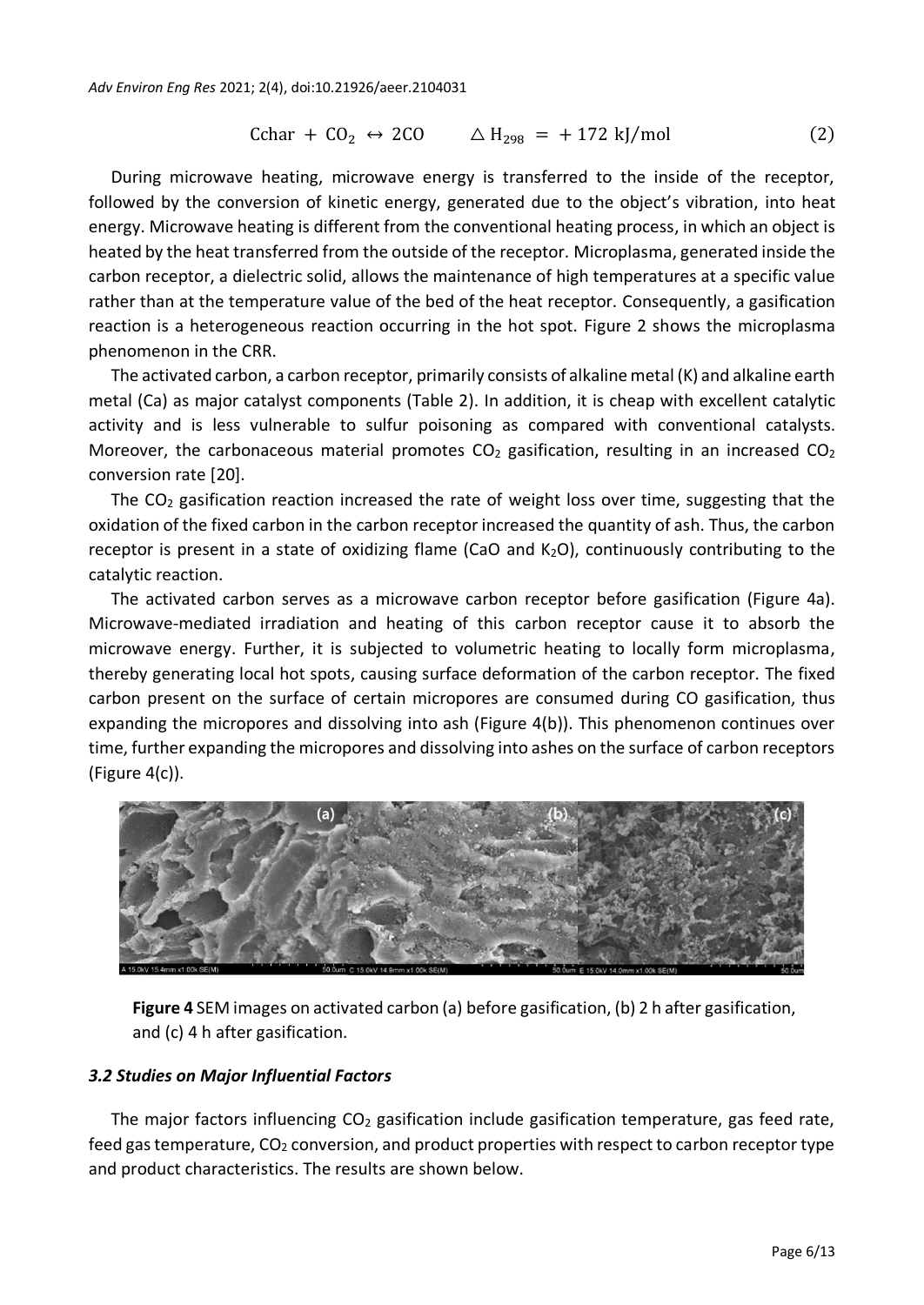#### *3.3 Effect of Gasification Temperature*

During the experiment, the gas feed rate at room temperature (20 °C) was maintained at 40 mL/min (VHSV: 0.3 L/g·h) with charcoal as the carbon receptor (Figure 5). In addition, the gasification temperature was increased from 700 °C to 1000 °C—the temperature of the carbon receptor bed layer inside the CRR. The values shown on the bar graph are mean values of the measurements at constant time intervals across 60 min—the gasification time.



Figure 5 Carbon-CO<sub>2</sub> gasification results according to changes in the temperature.

The  $CO<sub>2</sub>$  conversion rate increased from 19% to 57% as the gasification temperature was increased from 700 °C to 1000 °C. This result suggests that the Boudouard reaction (Equation (2)) gasification reaction contributing to the conversion of  $CO<sub>2</sub>$  -significantly affects the gasification temperature. The CO<sub>2</sub> conversion rate at 1000 °C was thrice higher than that at 700 °C. Boudouard reaction is an endothermic reaction that can be converted into a CO-producing reaction at high temperatures, resulting in a high CO<sub>2</sub> conversion rate. When a considerably larger entropic term (TΔS) is more dominant than an enthalpic component at high temperatures (typically > 700 °C), the Gibbs free energy ( $\Delta G = \Delta H$ -T $\Delta S$ ) becomes negative. Thus, the Boudouard reaction predominantly becomes a forward reaction, resulting in the generation of CO. Therefore, the calorific value of the product gas increases from 5.75 kJ/m<sup>3</sup> (700 °C) to 17.49 kJ/m<sup>3</sup> (1000 °C).

During CO<sup>2</sup> gasification, the microwave heating method for Boudouard reaction under the same conditions results in the more efficient production of CO than by conventional heating methods [9]. Unlike the conventional hot-air method, in which all regions in the reactor cavity must be heated to and maintained at the required temperature for  $CO<sub>2</sub>$  gasification to proceed, microwave heating proceeds by directly heating the carbon receptor found in the CRR. Thus, the microwave heating method enhances the reaction in the volume of char particles, particularly at local hot spots.

#### *3.4 Effect of Gas Feed Rate*

During CO<sub>2</sub> gasification experiments, the raw gas feed rate was varied at room temperature, and the gasification temperature was maintained at 900 °C, with charcoal as the carbon receptor. The results are shown in Figure 6.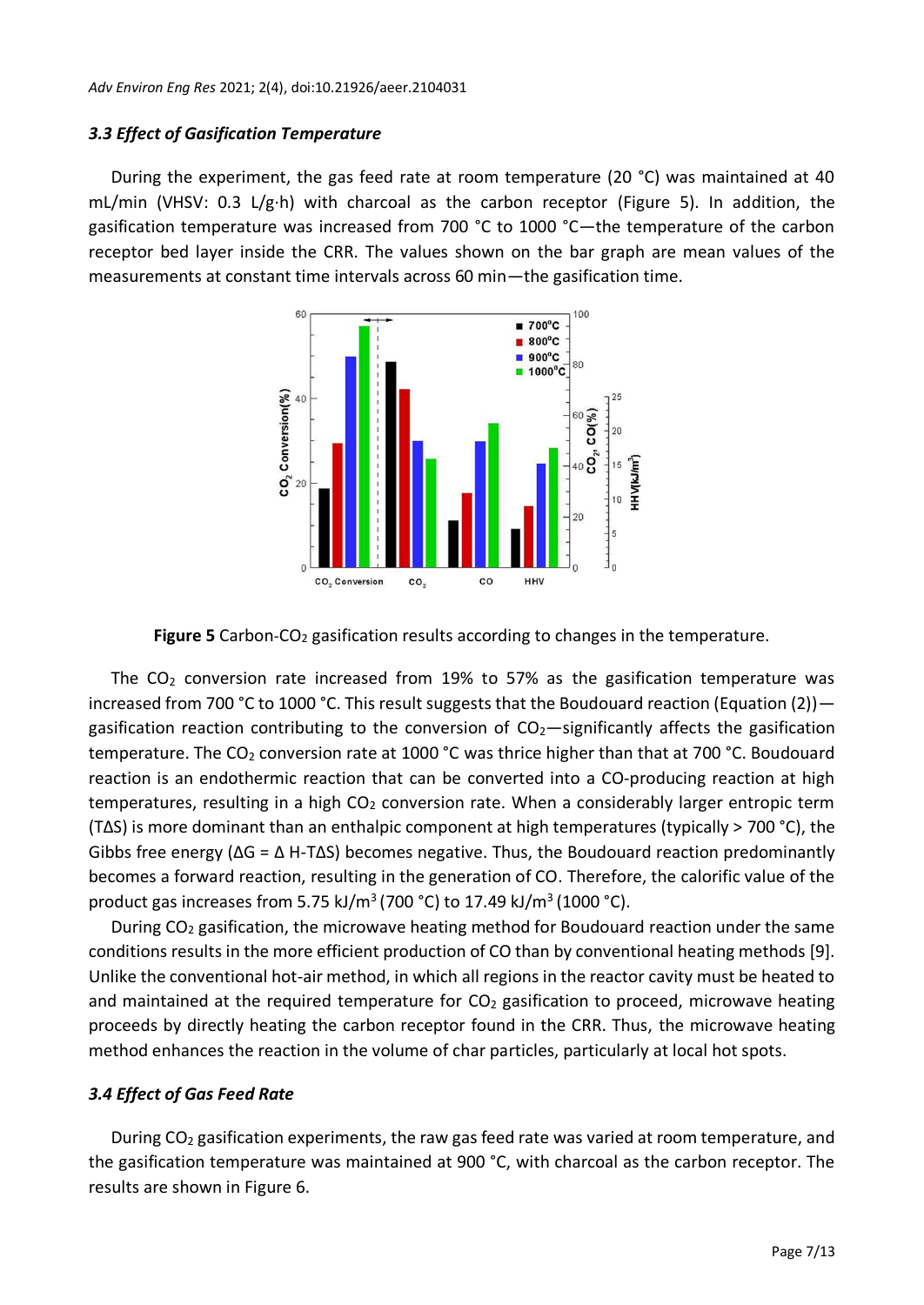

Figure 6 Carbon-CO<sub>2</sub> gasification results according to the change in gas feed rates.

The CO<sub>2</sub> conversion rate was 50% when the feed gas feed rate was 40 mL/min (VHSV = 0.3). The CO<sup>2</sup> conversion rate was reduced to 46% when the gas feed rate was increased to 120 mL/min (VHSV = 0.9). As the gas feed rate increased, the residence time for the raw gas was relatively reduced to remain in the carbon receptor bed, resulting in reduced Boudouard reaction. This can be further confirmed by the reduced amount of generated CO during the Boudouard reaction. In addition, the amount of  $CO<sub>2</sub>$  uninvolved in the reaction was relatively large. Thus, the calorific value of the product gas decreased as well.

Two distinguishable characteristics of microwave heating using biochar as a carbide receptor are as follows [16]. First, biochar, a carbon receptor, has good polarization property in an electromagnetic field, due to which the orientation and interfacial polarization during irradiation of microwaves allow rapid heating of the carbon receptor. Second, the nonlinearity of the electromagnetic and thermal properties of the biochar generate local hot spots called microplasmas. In addition, small sparks and electric arcs are nonlinearly observed.

A thermocouple measured a local temperature in the carbon receptor so that the value cannot represent the whole area in the CCR. Because the microplasma created in the carbon receptor had a relatively high temperature compared to the nearby areas, a temperature gradient was formed. Therefore, microwave heating on a carbon material such as activated carbon, which contains a catalyst, activates hot spots, thereby accelerating the reaction. This effect is also reported in a study on reforming carbon material using microwave heating [12].

In the case of VHSV 0.3 (gas feed rate: 40 mL/min), the residence time in the carbon receptor was increased compared with that under different conditions. Thus, the effect of microwave heating was enhanced, further promoting  $CO<sub>2</sub>$  gasification and resulting in a higher  $CO<sub>2</sub>$  conversion rate.

## *3.5 Effect of Gas Temperature*

Figure 7 shows the results obtained by maintaining the raw gas temperature at 500 °C and the gasification temperature at 900 °C. The gas feed rate was maintained at 40 mL/min with charcoal as the carbon receptor.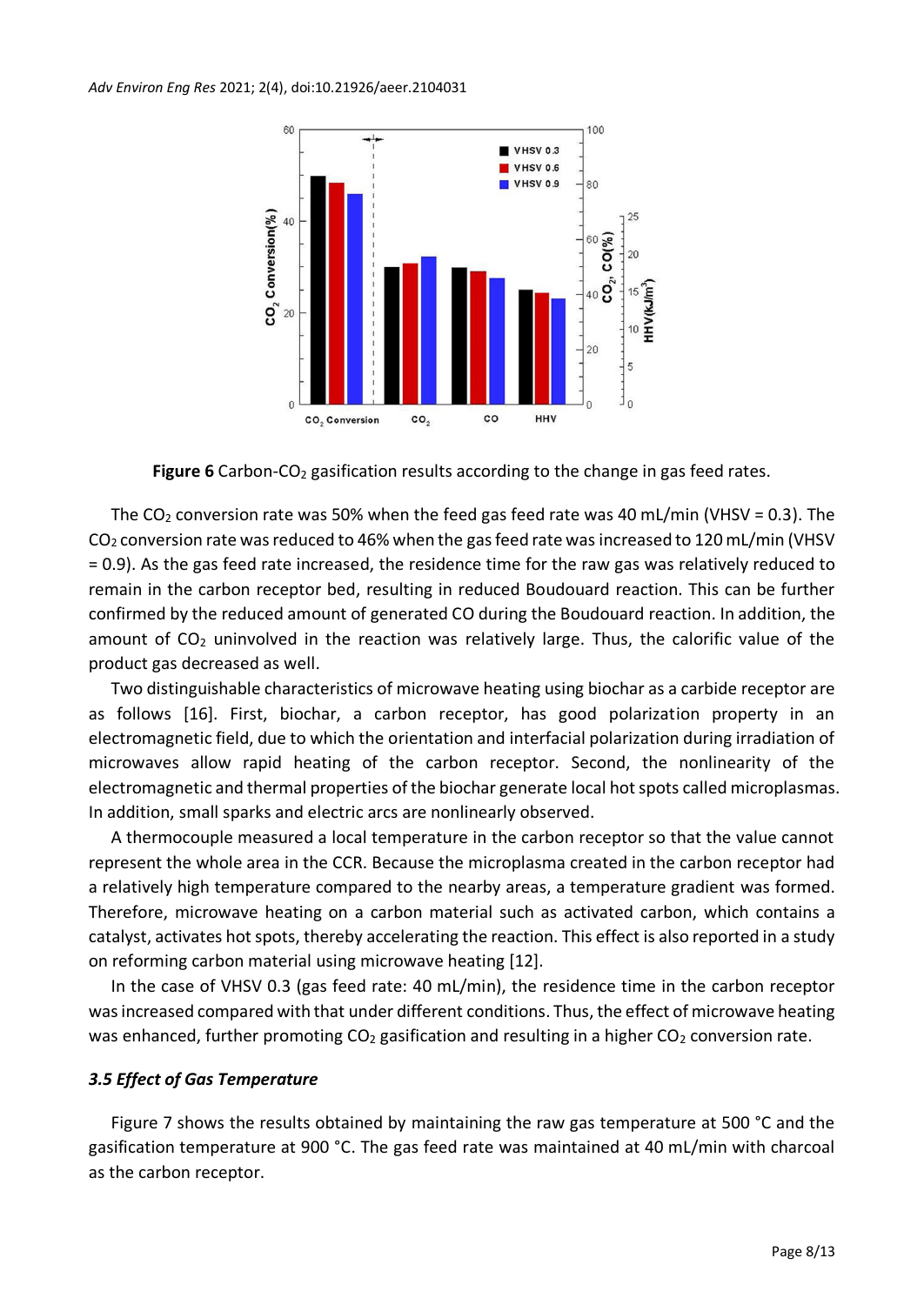

Figure 7 Carbon-CO<sub>2</sub> gasification results according to the change in the temperature of feed gas. (a) Conversion rate over time (at 500 °C). (b) Overall conversion rate and gas concentration.

The  $CO<sub>2</sub>$  conversion was slightly higher when the feed gas was supplied after being heated than when it was supplied at room temperature at the initial stage (Figure 7(a)). This could be confirmed by the concentrations of CO and  $CO<sub>2</sub>$  in the product gas. We attribute the low initial  $CO<sub>2</sub>$  conversion rate to the decrease in the gas density due to the expansion of gas volume because of an increase in the gas temperature, as well as reduced gasification reaction due to a decrease in the residence time in the carbon receptor. This increase in the conversion rate at its wake is ascribed to the activation of the gasification reaction under a slightly heated condition after the initial hightemperature gas heat was transferred to the carbon receptor. The bar graph shows a larger value at high temperatures, representing the rate of weight loss of the carbon receptor. Figure 7(b) shows the average value for each case. The supply of raw gas at high temperatures results in an increased CO<sup>2</sup> conversion rate with high amounts of generation of CO. Thus, the calorific value of the product gas was as high as 15.7 kJ/m<sup>3</sup>, although its effect was insignificant.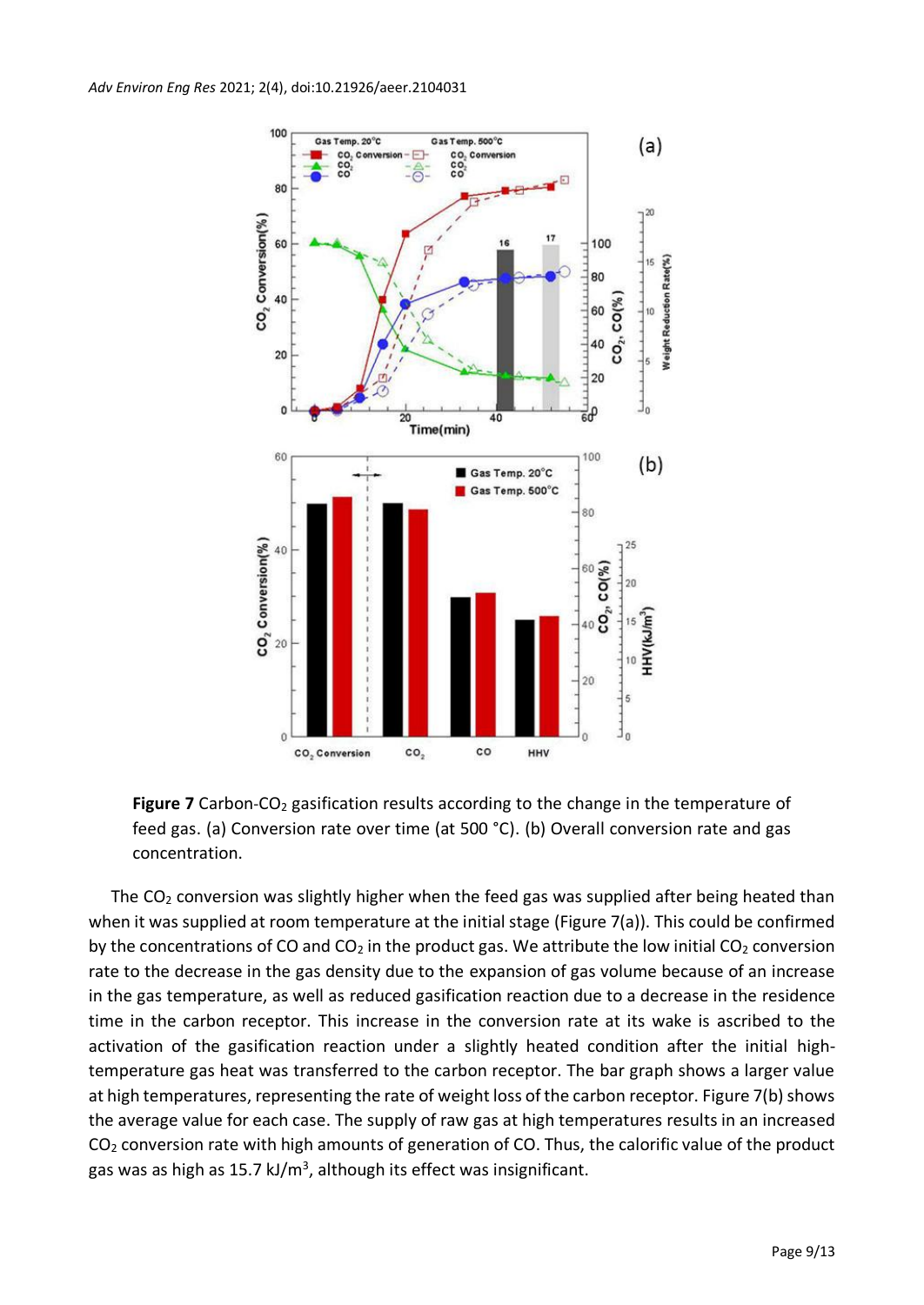## *3.6 Characteristics of Different Carbon Receptors*

As shown in Figure 8, the gasification temperature was maintained at 900 °C and the gas feed rate at 40 mL/min, with the carbon receptor replaced with charcoal. Afterward, the results were compared with those obtained for the activated carbon.



**Figure 8** Carbon-CO<sub>2</sub> gasification results according to the change in carbon receptors (WRR: weight reduction rate, HHV: higher heating value). (a)  $CO<sub>2</sub>$  conversion rate and (b) concentration and calorific value of the product gas.

As shown in Figure 8(a), a relatively higher  $CO<sub>2</sub>$  conversion rate over time was observed with charcoal than with activated carbon, particularly in the initial stage due to the comparatively high microwave storage capacity of charcoal. In addition, it consisted of a relatively large amount of catalyst (Fe and Cu in particular), resulting in an efficient Boudouard reaction (Table 1). The bar graph shows the average values of the data over time, with a conversion rate of charcoal of 63%, which was higher than that of the activated carbon (50%).

Figure 8(b) shows the amount of converted product gas, calorific value, and the rate of weight loss. The presence of almost only carbon (C) in the activated carbon indicated that it was converted only into CO during CO<sub>2</sub> gasification. However, charcoal contained both carbon and some hydrogen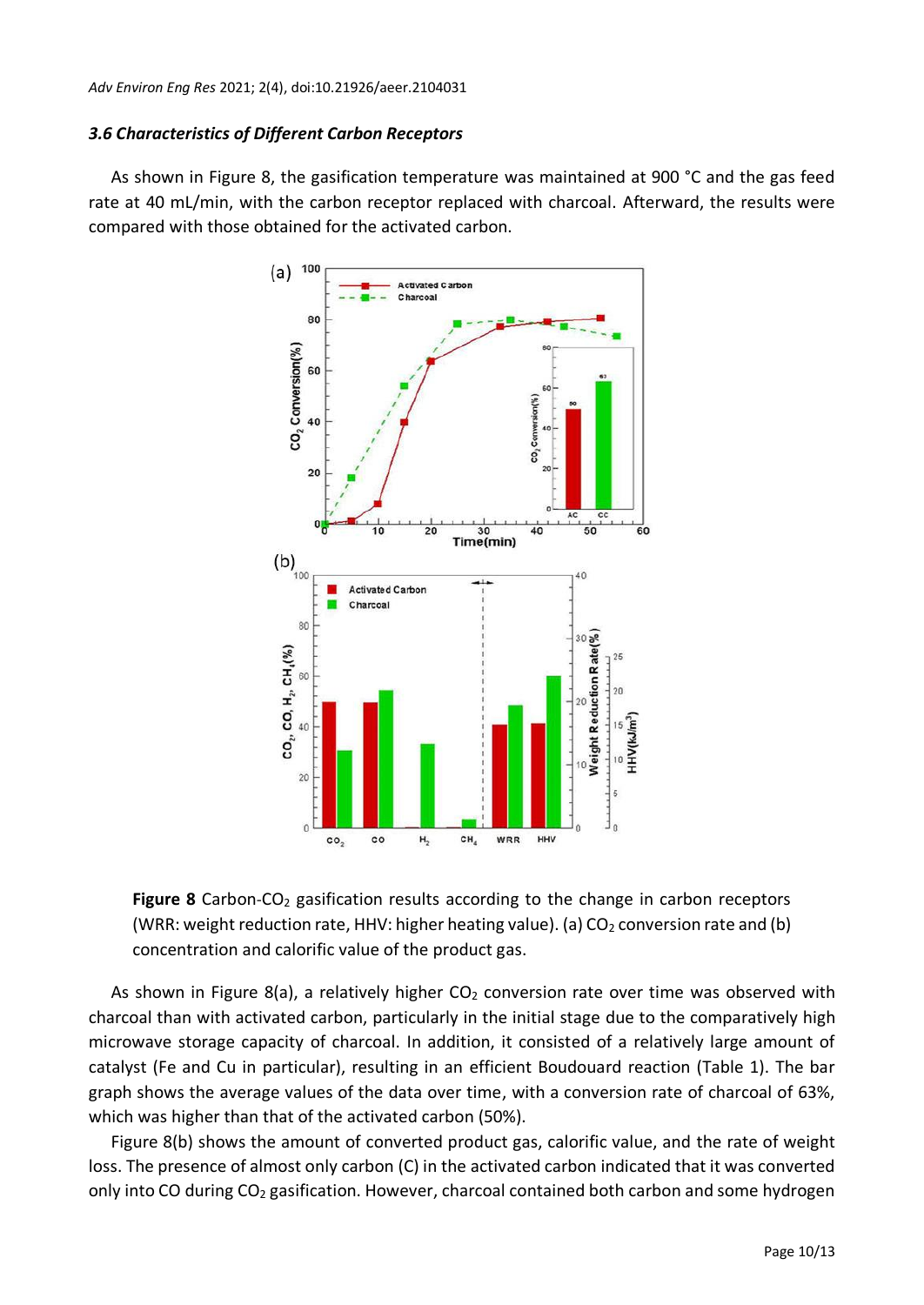atoms (H), resulting in hydrogen gas (H<sub>2</sub>) and methane (CH<sub>4</sub>) in addition to CO. Thus, the amount of the gas generated was higher with charcoal than with activated carbon, which was further confirmed by the weight loss rate. The result showed that the calorific value of charcoal was 22.2 kJ/m<sup>3</sup>, which was higher than that of the activated carbon (15.3 kJ/m<sup>3</sup>), suggesting that charcoal contains more valuable resources for fuel.

## **4. Conclusion**

This study investigated the characteristics of carbon- $CO<sub>2</sub>$  gasification by microwave heating as a core conversion technology for CCSFP. During  $CO<sub>2</sub>$  conversion, both gasification temperature and gas feed temperature were reduced. An increase in the gasification temperature significantly elevated  $CO<sub>2</sub>$  conversion. The carbons of activated carbon and  $CO<sub>2</sub>$  were increasingly converted to CO. However,  $CO<sub>2</sub>$  conversion slightly decreased as the gas feed rate increased due to a reduction in the conversion time in the CRR. Charcoal exhibited superior characteristics than the activated carbon in  $CO<sub>2</sub>$  conversion and product gas.

In conclusion, the gasification temperature should be maintained as high as possible, and the temperature of the supply gas should be maintained as the temperature of the combustion gas to achieve as a field scale for CCSFP (Figure 1). In addition, the CRR should have sufficient residence time for processing gas conversion. The microwave receptor should contain a large amount of fixed carbon, such as activated carbon.

#### **Acknowledgments**

This research was supported by the Basic Science Research Program through the National Research Foundation of Korea (NRF), funded by the Ministry of Education (2018R1D1A1B07040326).

#### **Author Contributions**

Young Nam Chun wrote and revised the manuscript. June An made the experiments.

#### **Competing Interests**

The authors have declared that no competing interests exist.

#### **References**

- 1. Lewis NS, Nocera DG. Powering the planet: Chemical challenger in solar energy utilization. PNAS. 2006; 103: 15729-15735.
- 2. Daud MZ, Mohamed A, Hannan MA. An improved control method of battery energy storage system for hourly dispatch of photovoltaic power sources. Energy Convers Manag. 2013; 73: 256-270.
- 3. Akhil AA, Huff G, Currier AB, Kaun BC, Rastler DM, Chen SB, et al. DOE/EPRI 2013 electricity storage handbook in collaboration with NRECA. Albuquerque: Sandia National Laboratories; 2013.
- 4. ECES Committee. Energy conservation through energy storage annual report 2011. Paris: International Energy Agency; 2011.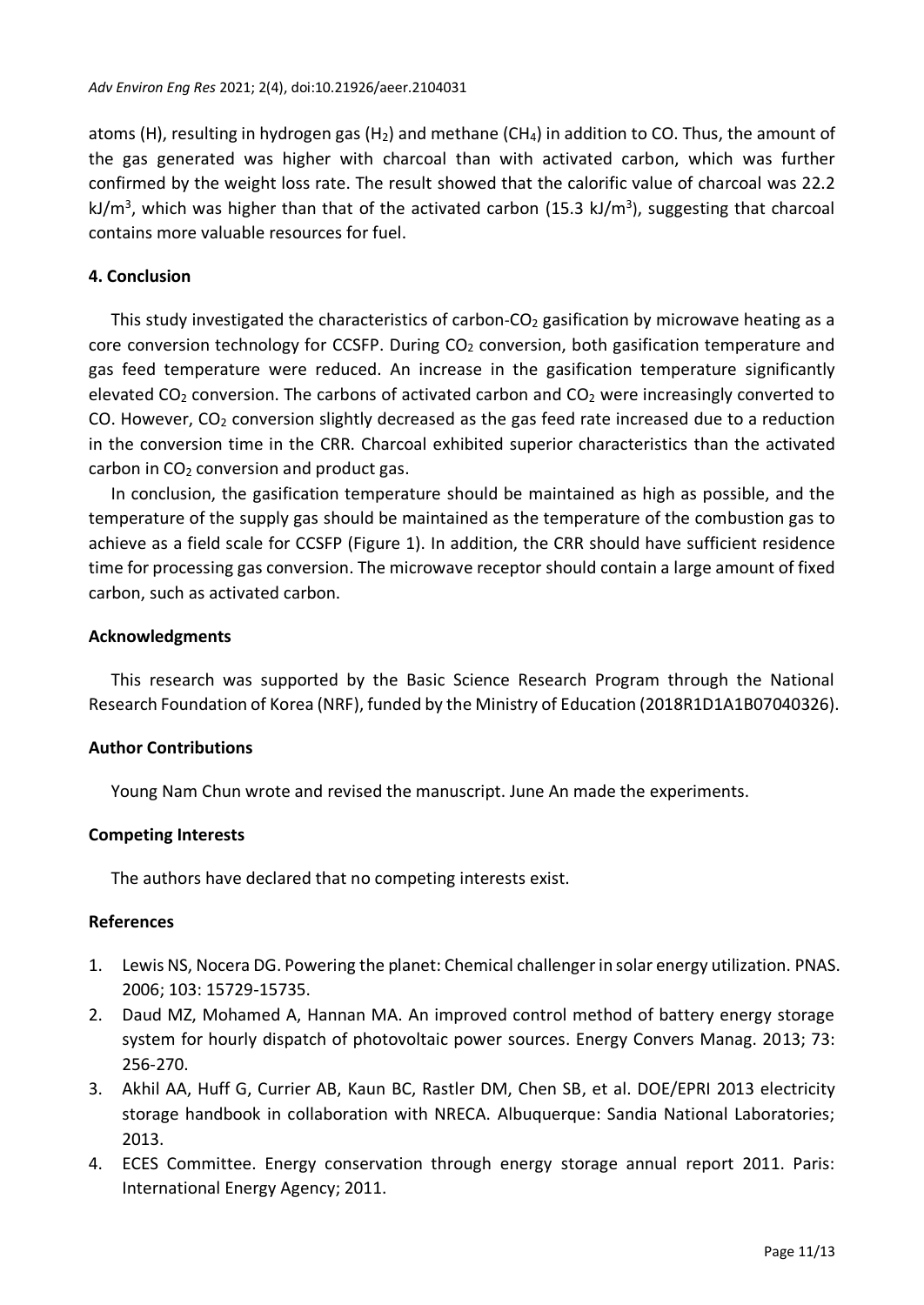- 5. Verfondern K, Lensa WV. Past and present research in Europe on the production of nuclear hydrogen with HTGR. Nucl Eng Technol. 2005; 47: 472-483.
- 6. Tang S, Ji L, Lin L, Zeng HC, Tan KL, Li K. CO<sub>2</sub> reforming of methane to synthesis gas over sol-gelmade Ni/γ-Al<sub>2</sub>O<sub>3</sub> catalysts from organometallic precursors. J Catal. 2000; 194: 424-430.
- 7. Jing QS, Fei JH, Lou H, Mo LY, Zheng XM. Effective reforming of methane with  $CO<sub>2</sub>$  and  $O<sub>2</sub>$  to low H<sub>2</sub>/CO ratio syngas over Ni/MgO-SiO<sub>2</sub> using fluidized bed reactor. Energy Convers Manag. 2004; 45: 3127-3137.
- 8. Bermúdez JM, Ruisánchez E, Arenillas A, Moreno AH, Menéndez JA. New concept for energy storage: Microwave-induced carbon gasification with CO<sub>2</sub>. Energy Convers Manag. 2014; 78: 559-564.
- 9. Chun YN, Jeong BR. Characteristics of the microwave pyrolysis and microwave  $CO<sub>2</sub>$ -assisted gasification of dewatered sewage sludge. Environ Technol. 2018; 39: 2484-2494.
- 10. Song HG, Chun YN. Microwave Gasification and oxy-steam combustion for using the biomass char. J Mater Cycles Waste Manag. 2020; 22: 176-186.
- 11. Menéndez JA, Arenillas A, Fidalgo B, Fernández Y, Zubizarreta L, Calvo EG, et al. Microwave heating processes involving carbon materials. Fuel Process Technol. 2010; 91: 1-8.
- 12. Kong Y, Cha CY. Reduction of  $NO_x$  adsorbed on char with microwave energy. Carbon. 1996; 34: 1035-1040.
- 13. Cha CY, Kim DS. Microwave induced reactions of sulfur dioxide and nitrogen oxides in char and anthracite bed. Carbon. 2001; 39: 1159-1166.
- 14. Fidalgo B, Domínguez A, Pis JJ, Menéndez JA. Microwave-assisted dry reforming of methane. Int J Hydrog Energy. 2008; 33: 4337-4344.
- 15. Zhang F, Song Z, Zhu J, Liu L, Sun J, Zhao X, et al. Process of CH<sub>4</sub>-CO<sub>2</sub> reforming over Fe/SiC catalyst under microwave irradiation. Sci Total Environ. 2018; 639: 1148-1155.
- 16. Zhang F, Song Z, Zhu J, Sun J, Zhao X, Mao Y, et al. Factors influencing CH<sub>4</sub>-CO<sub>2</sub> reforming reaction over Fe catalyst supported on foam ceramics under microwave irradiation. Inr J Hydrog. Energy. 2018; 43: 9495-9502.
- 17. Menéndez JA, Juárez-Pérez EJ, Ruisánchez E, Bermúdez JM, Arenillas A. Ball lightning plasma and plasma arc formation during the microwave heating of carbons. Carbon. 2011; 49: 346-349.
- 18. Lahijani P, Mohammadi M, Zainal ZA, Mohamed AR. Improvement of biomass char-CO<sub>2</sub> gasification reactivity using microwave irradiation and natural catalyst. Thermochim Acta. 2015; 604: 61-66.
- 19. Anis S, Zainal ZA. Study on kinetic model of microwave thermocatalytic treatment of biomass tar model compound. Bioresour Technol. 2014; 151: 183-190.
- 20. Li L, Wang H, Jiang X, Song Z, Zhao X, Ma C. Microwave-enhanced methane combined reforming by CO<sup>2</sup> and H2O into syngas production on biomass-derived char. Fuel. 2016; 185: 692-700.
- 21. Shen Y, Zhao P, Shao Q, Ma D, Takahashi F, Yoshikawa K. In-situ catalytic conversion of tar using rice husk char-supported nickel-iron catalysts for biomass pyrolysis/gasification. Appl Catal B. 2014; 152-153: 140-151.